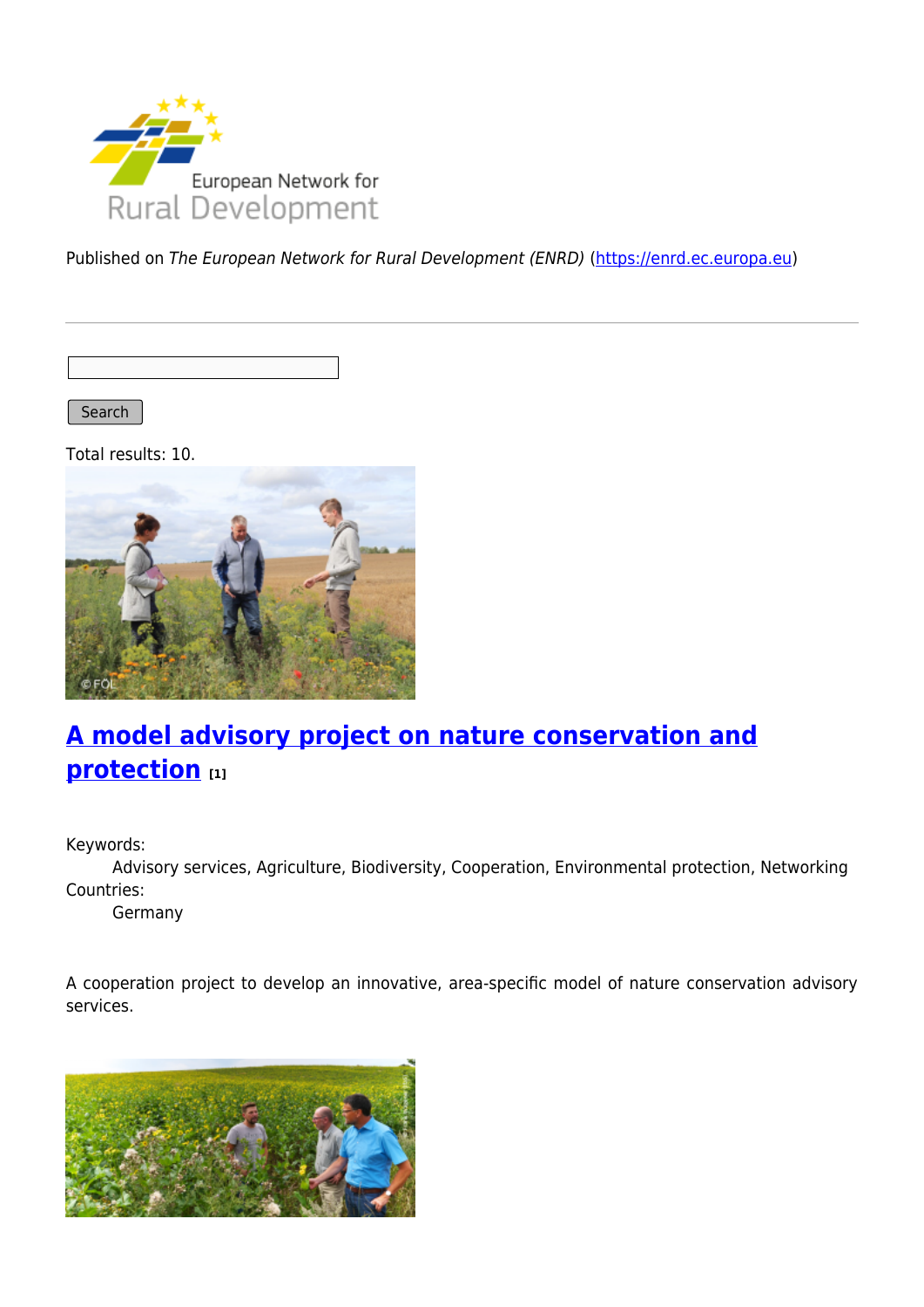### **[Green Future Munter - Germany](https://enrd.ec.europa.eu/projects-practice/green-future-munter-germany_en) [2]**

Keywords:

Agriculture, Biodiversity, Cooperation, Innovation, Rural Inspiration Awards: nominees Countries:

Germany

MUNTER integrates objectives for water, soil and flood protection with broader objectives such as climate protection, biodiversity and animal welfare.



#### **[Farmers measure water – Netherlands](https://enrd.ec.europa.eu/projects-practice/farmers-measure-water-netherlands_en) [3]**

Keywords:

Agriculture, Cooperation, Digitisation, Rural Inspiration Awards: nominees, Water management Countries:

The Netherlands

This project combined state-of-the-art sensoring techniques and models with a participatory monitoring process with farmers and water authorities to create a common understanding of the main local challenges and possible solutions to enhance water quality. In addition, the process empowered individual farmers to become equal partners with water authorities as they gained knowledge and access to data. Problems with water management differ between regions, but the process of jointly collecting, learning from and acting on data can be applied across regions.

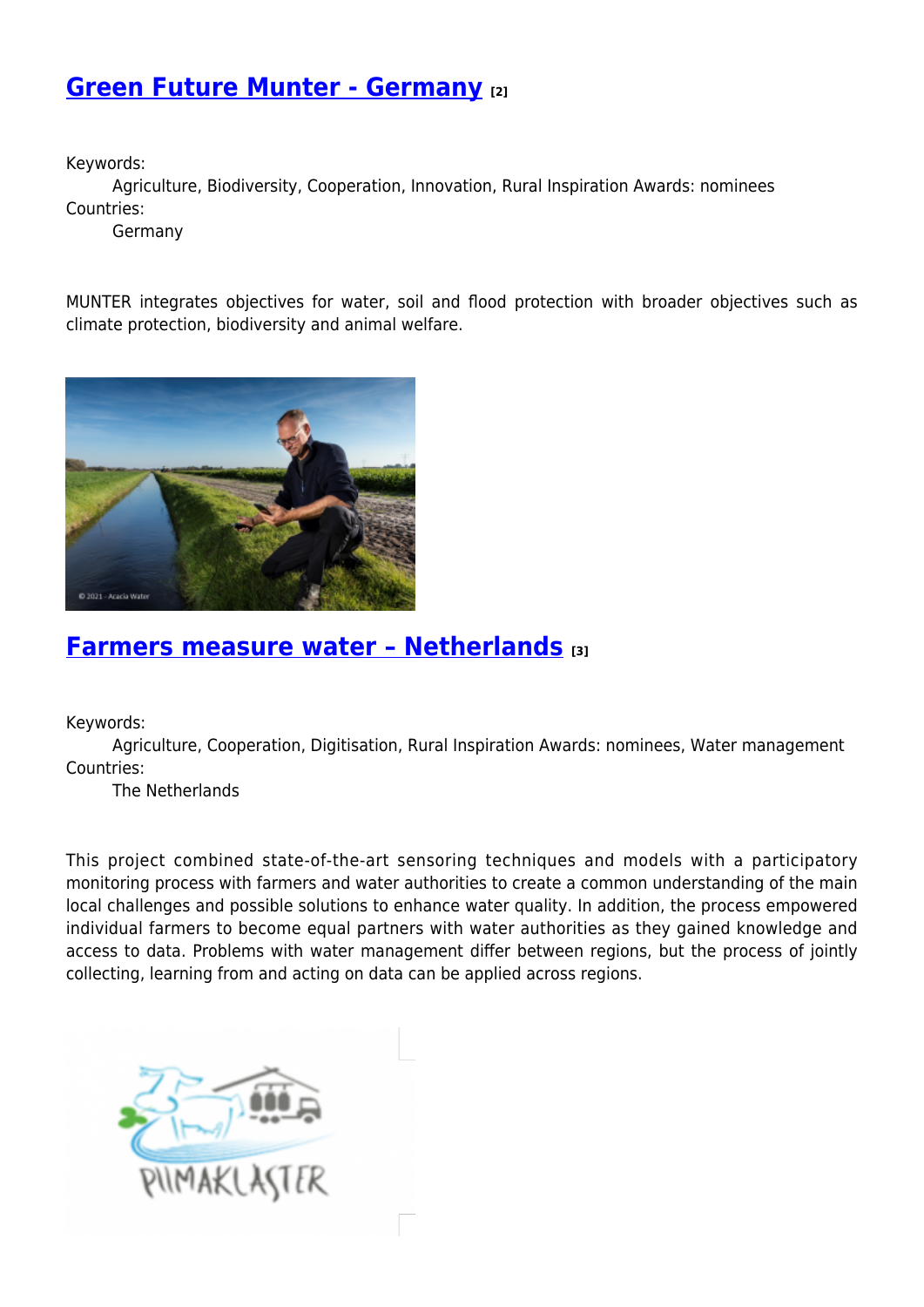## **[MAVAS - Biosensor development for the detection of](https://enrd.ec.europa.eu/projects-practice/mavas-biosensor-development-detection-mastitis_en) [mastitis](https://enrd.ec.europa.eu/projects-practice/mavas-biosensor-development-detection-mastitis_en) [4]**

Keywords: Animal husbandry, Animal welfare, Cooperation, Innovation Countries: Estonia

An EIP-AGRI Operational Group is developing a biosensor that will quickly identify mastitis infections in dairy cows and thus improve the efficiency of the sector.



## **[TARK LAUT - Smart cattle housing](https://enrd.ec.europa.eu/projects-practice/tark-laut-smart-cattle-housing_en) [5]**

Keywords:

Animal husbandry, Competitiveness, Cooperation, Energy efficiency, Entrepreneurship, Innovation, Renewable energy

Countries:

Estonia

A cooperative venture to develop a new generation energy efficient, thermo-regulated, shed for cattle housing.



## **[The Water Holding project of Walcheren](https://enrd.ec.europa.eu/projects-practice/water-holding-project-walcheren_en) [6]**

Keywords:

Agriculture, Climate change adaptation, Competitiveness, Cooperation, Innovation, Irrigation,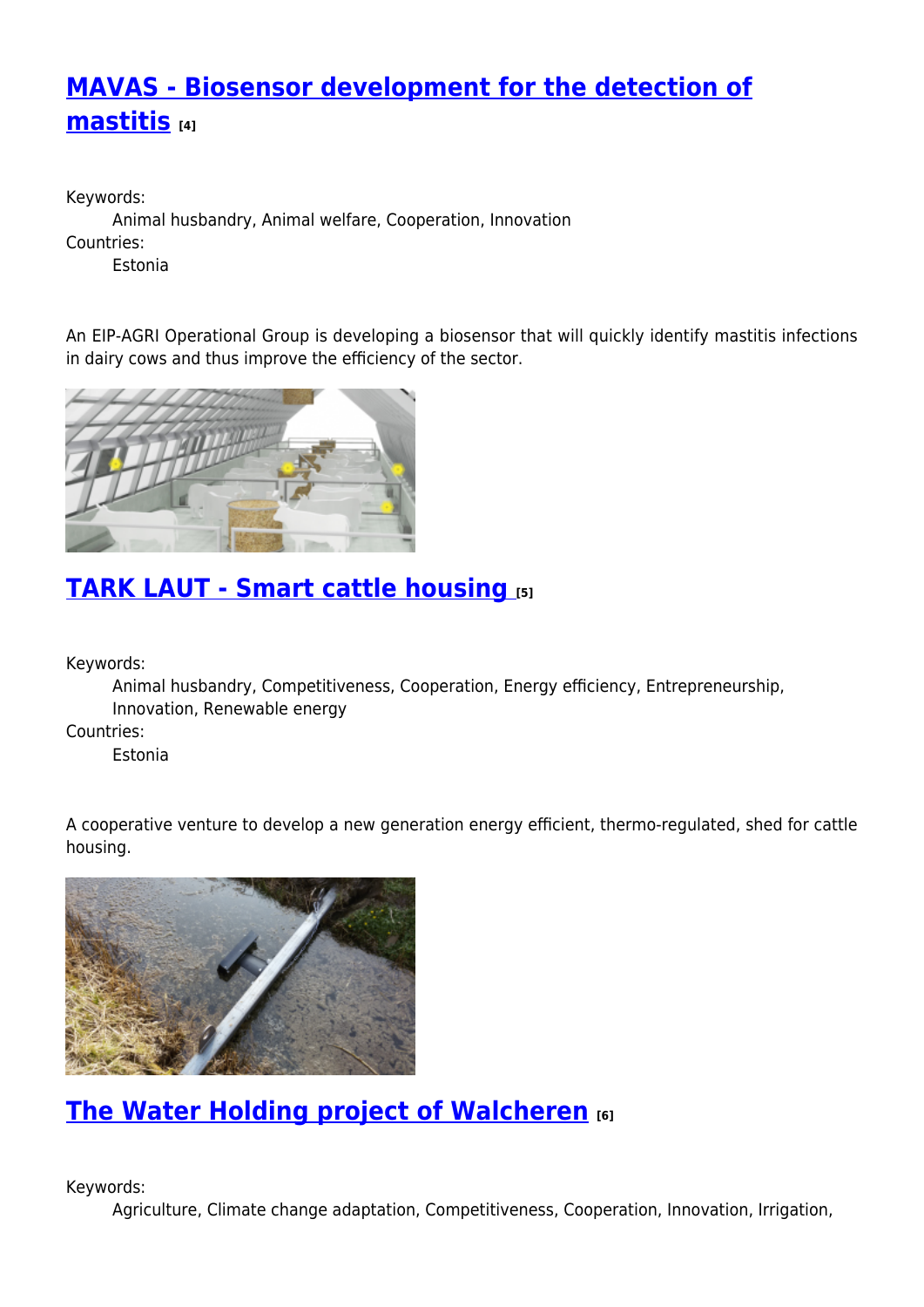Natural resources, Water management Countries: The Netherlands

Setting up collaborative water system measures and a governance approach to increase selfsufficiency of freshwater availability for agriculture.



## **[Feed Back Farm - using insects for adding value to organic](https://enrd.ec.europa.eu/projects-practice/feed-back-farm-using-insects-adding-value-organic-waste-streams_en) [waste streams](https://enrd.ec.europa.eu/projects-practice/feed-back-farm-using-insects-adding-value-organic-waste-streams_en) [7]**

Keywords:

Agriculture, Bioeconomy, Competitiveness, Cooperation, Environmental sustainability, Innovation

Countries:

The Netherlands

An EIP-AGRI Operational Group project on the use of insects for adding value to organic residues from agriculture.



#### **[Brickz - Natural Soil Improver](https://enrd.ec.europa.eu/projects-practice/brickz-natural-soil-improver_en) [8]**

Keywords:

Agriculture, Bioeconomy, Competitiveness, Cooperation, Entrepreneurship, Innovation, Rural Inspiration Awards: nominees

Countries: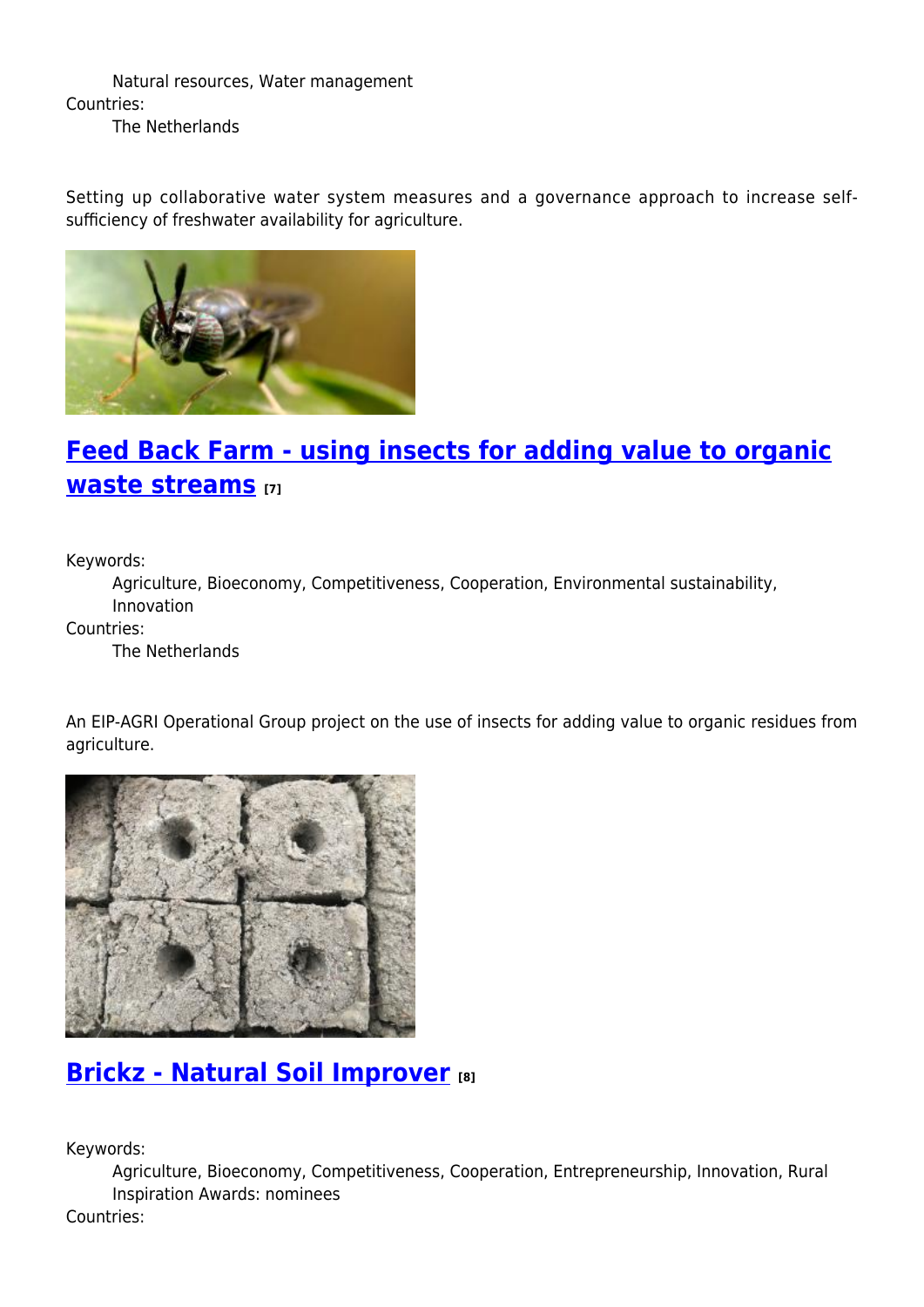#### The Netherlands

Using biomass residues to produce a fertiliser, which is then used to grow trees, and will, over time, improve soil quality, has led to significant financial savings for nature conservation organisations and tree nurseries.



### **[Social farming and product innovation](https://enrd.ec.europa.eu/projects-practice/social-farming-and-product-innovation_en) [9]**

Keywords:

Added value, Cooperation, Product quality, Social inclusion, Social services Countries:

The Netherlands

A farm employing people with special needs set up a process line and an experimental kitchen, where non-commercial agricultural produce can be turned into new products.



## **[Cooperation in Nature conservation](https://enrd.ec.europa.eu/projects-practice/cooperation-nature-conservation_en) [10]**

Keywords: Biodiversity, Cooperation, Nature conservation Countries: Germany